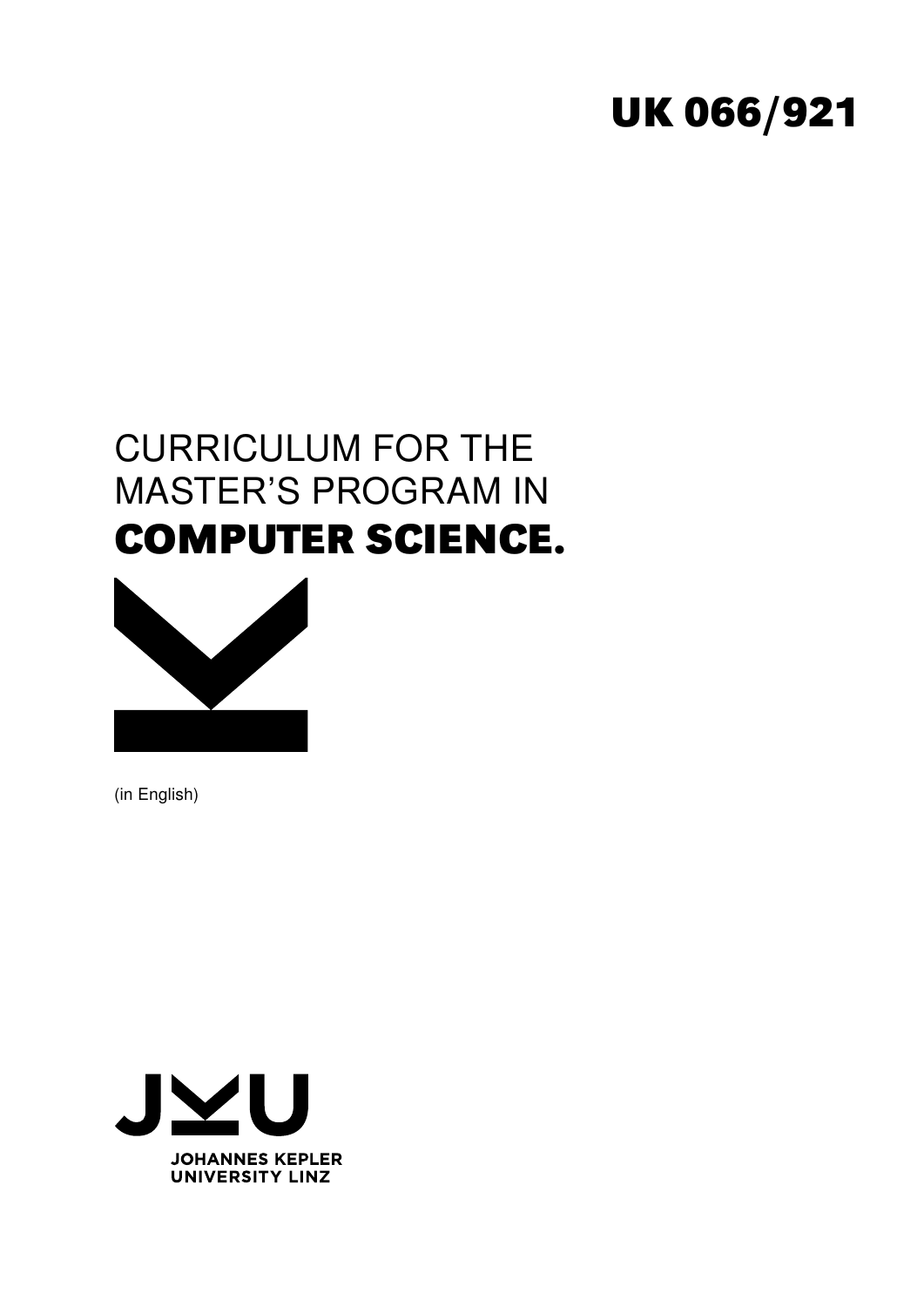## **Contents**

| § 10 Legal Validity (also contained a server contained a server contained a server contained a server contained by $\sim$ 8 |  |
|-----------------------------------------------------------------------------------------------------------------------------|--|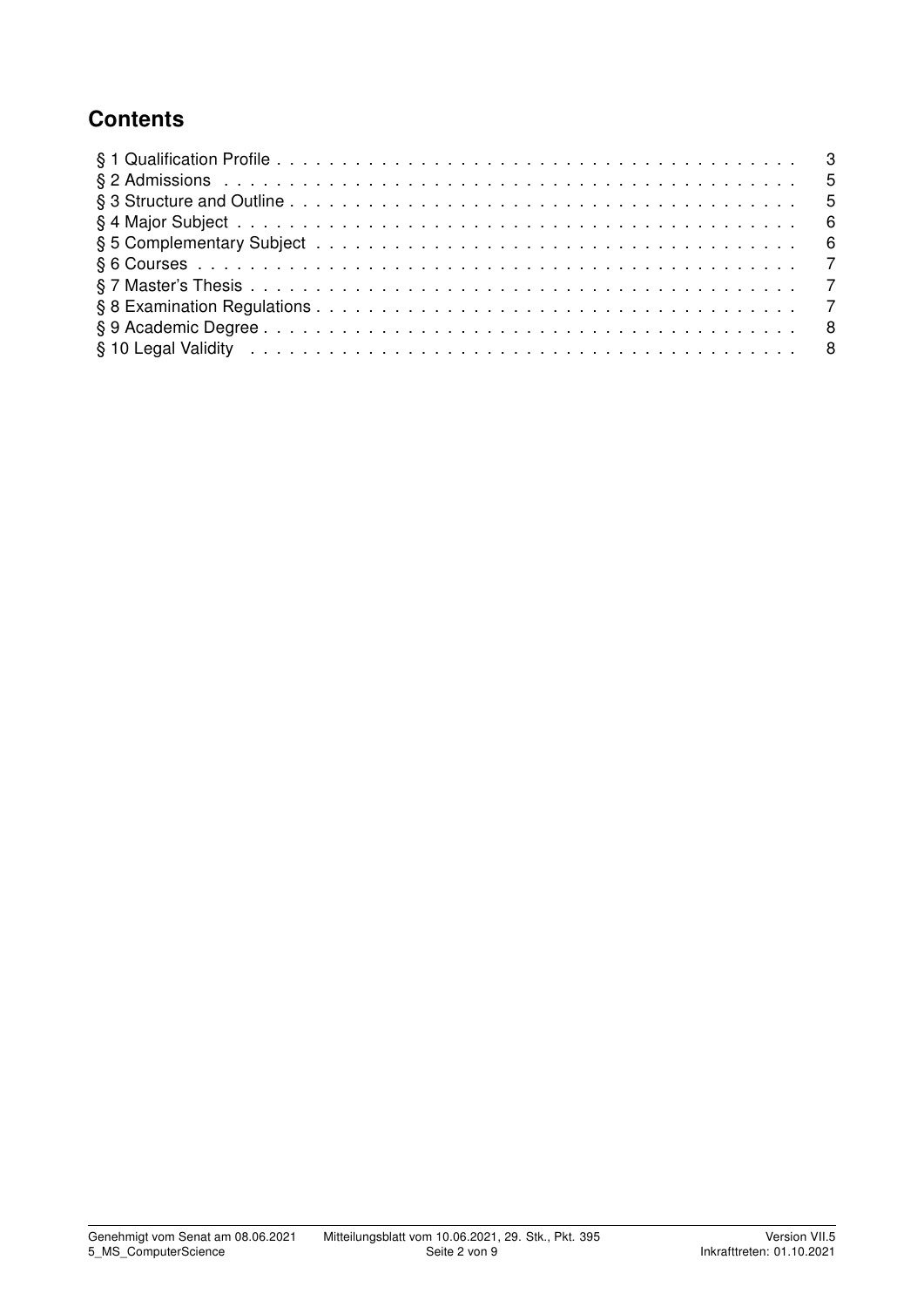# § 1 Qualification Profile

(1) The Master's program in Computer Science at Johannes Kepler University (JKU) Linz offers six areas of specialization: Computational Engineering, Data Science, Intelligent Information Systems, Networks and Security, Pervasive Computing, and Software Engineering. Graduates of the program have acquired in-depth knowledge of the selected area of specialization in addition to a broad skill set for problem solving.

#### General profile

(2) Computer Science encompasses concepts, methods, and tools for systematic and automated information processing. Its roots lie in mathematics and electrical engineering. Today, computer science is an established scientific discipline in its own right, and permeates numerous aspects of business and technology as well as our daily life.

(3)The Master's program in Computer Science aims at fostering problem solving skills. Based on the foundations of computing, covered by the Bachelor's program in Computer Science at JKU, the Master's program provides students with a research-oriented education in contemporary areas of computer science. Graduates are experts in their area of specialization. They are equipped with a solid background in information technology and are capable of solving complex IT problems using scientific methods.

(4) Computer Science at JKU distinguishes itself as an application-oriented engineering discipline with a balanced emphasis on theory and practice. Besides cultivating technical skills, the curriculum fosters proficiency in scientific methods, creativity, multidisciplinarity, team spirit, social skills as well as leadership skills, and prepares for life-long learning.

#### Computational Engineering

(5) Computer Science is shaping our lives by enabling new technologies well beyond the traditional engineering of technical and physical systems. The specialization in Computational Engineering provides students with a solid command of discrete methods of modeling and computation in informatics and mathematics, and enables them to apply these methods to innovative engineering disciplines from computer systems to system verification and machine learning. The Master's program emphasizes the value of new computational methods as a driver for entirely new areas of engineering and prepares graduates with foundational knowledge to solve problems within the broad arena of systems engineering.

#### Data Science

(6) Data science is an interdisciplinary field at the interface of computer science and statistics. Rapidly growing amounts of data require completely new solutions, for example in language and speech processing (e.g., machine translation) or image recognition (e.g., in self-driving cars). The specialization in Data Science empowers students to solve hard real-world problems in a data-driven manner. It provides them with profound skills in data analysis technologies such as machine learning, pattern recognition, probabilistic models, data mining, and data visualization, accompanied with a solid background in database and software technologies. Data scientists are highly demanded in industry across various domains such as medicine, smart production, finance and marketing.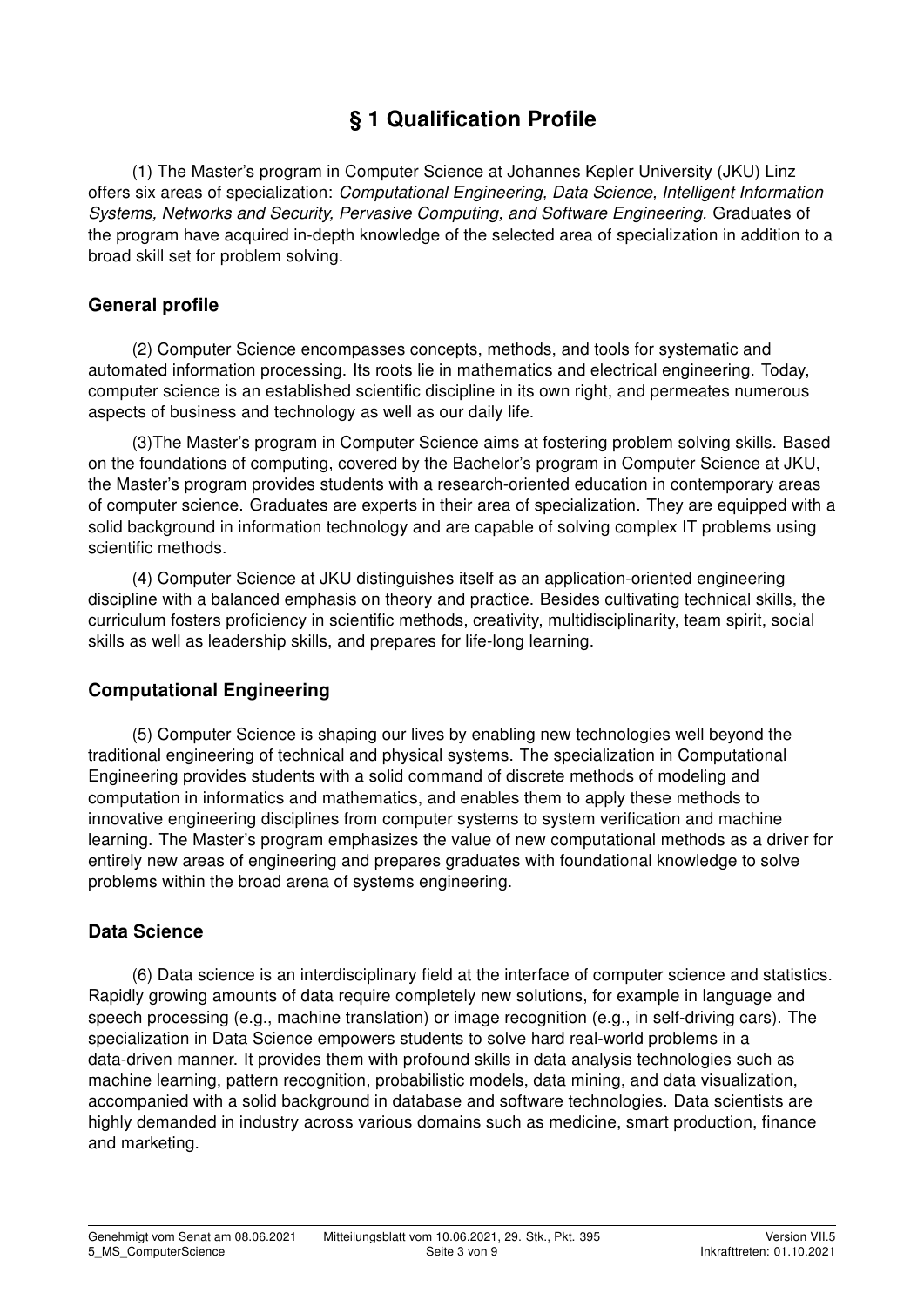#### Intelligent Information Systems

(7) The large amounts of structured, unstructured, or multimedia data generated in almost all domains require intelligent strategies for their analysis and processing. The specialization in Intelligent Information Systems provides students with concepts, methods, and tools for the analysis, semantic modeling, processing, retrieval, extraction, and integration of information. Students acquire profound skills in (web) information systems, non-standard storage, (web) search strategies, data and web mining, social/semantic web intelligence, pattern recognition, artificial intelligence, recommendation systems, personalized and context-aware systems, cooperative situation awareness, and assistive technologies. Comprehensive skills in these fields enable graduates to work both in research and development.

#### Networks and Security

(8) The protection of IT systems against internal and external attacks is a strategically important task for planning and operating IT infrastructures. The specialization in Networks and Security qualifies students for the systematic planning, configuration and monitoring of (networked) IT systems. Graduates acquire solid capabilities in the design, implementation, and administration of security strategies, the administration of systems, networks, and security policies, the application of cryptography as well as the understanding and implementation of legal requirements in the security domain. The profound technical education in this area allows for a career both in research and development.

#### Pervasive Computing

(9) The design of miniaturized systems, which are invisibly integrated in their environment and are connected in a spontaneous and wireless way require special computer science methods. The specialization in Pervasive Computing therefore educates students in a combination of technologies (e.g., sensors, actuators, wireless communication), paradigms (e.g., context-aware and adaptive systems, autonomous and self-organizing systems) and methods (e.g., for interaction, coordination, computational perception, reasoning and learning, virtual reality, reliability, security and user friendliness). It provides decision and evaluation skills as well as skills for designing and developing pervasive computing systems such as information appliances, wearable systems or ambient intelligence systems.

#### Software Engineering

(10) Business and industry have a great need for well-trained software engineers. The specialization in Software Engineering enables students to plan and manage large software projects, to apply cutting-edge software development techniques, to understand and apply advanced formal concepts in software development, and to apply state-of-the art processes and tools in software engineering. The focus is on scientific methods and their application in building high-quality software in an economic way. Since most Computer Science graduates work in software development, a specialization in Software Engineering is an excellent preparation for their professional career.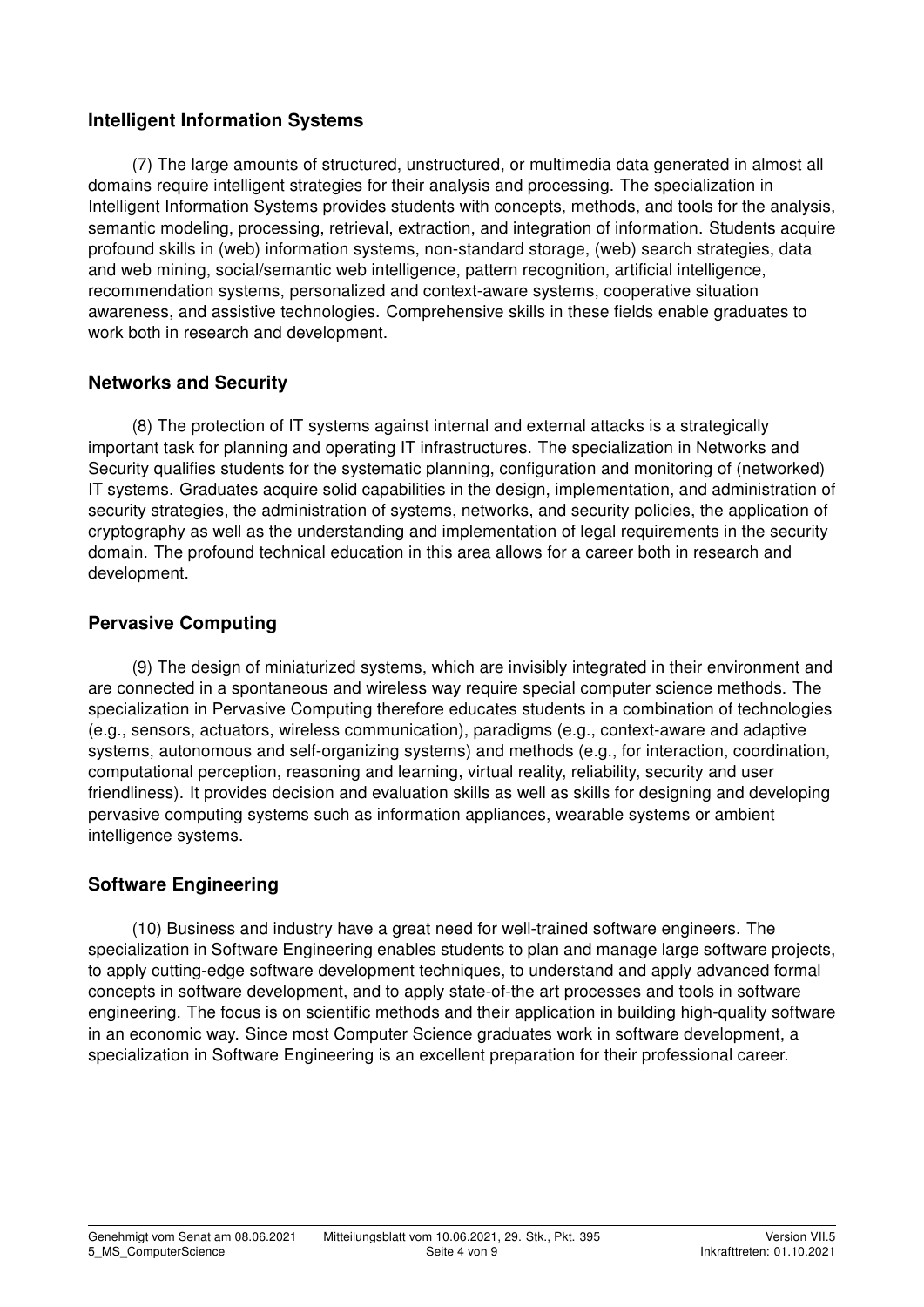## § 2 Admissions

(1) In accordance with § 54 (1) UG the Master's program in Computer Science belongs to the category of engineering degrees and is taught in English.

(2) The Master's program in Computer Science is based on the Bachelor's program in Computer Science (UK 033/521) at JKU. Graduates of this Bachelor's program are admitted to the Master's program without any restrictions.

(3) Graduates of Computer Science or related programs at Universities, Universities of Applied Sciences, and other national or international post-secondary educational institutions can be admitted to the Master's program in Computer Science if their degree programs are equivalent to the Bachelor's program in Computer Science at JKU. Differences between programs can be compensated by replacing one or more courses from the Complementary Subject (§ 5) with courses specified in the notification of admission.

(4) Graduates of programs that are not equivalent according to § 2 (3) can be granted admission on the condition to complete additional courses with up to 20 ECTS points during their Master's study.

(5) Graduates of a Diploma program with a longer duration than a Bachelor's program can obtain recognition for examinations of the Master's program (see § 78 UG) to the extent by which the Diploma program (excluding the diploma thesis) exceeds the Bachelor's program.

## § 3 Structure and Outline

(1) The Master's program in Computer Science covers 4 semesters and consists of 120 ECTS points, which are distributed among the following subjects:

| <b>Subjects</b>                                  | <b>ECTS</b> |  |  |
|--------------------------------------------------|-------------|--|--|
| <b>Major Subject</b>                             | 37.5        |  |  |
| <b>Complementary Subject</b>                     | 27.0        |  |  |
| Master's Thesis (incl. Master's thesis seminars) | 41.0        |  |  |
| Master's Examination                             |             |  |  |
| <b>Free Electives</b>                            |             |  |  |
| Total                                            | 120.0       |  |  |

(2) For the Free Electives students have to pass courses corresponding to 12 ECTS points, which can be chosen from any recognized national or international post-secondary educational institution. The Free Electives shall provide additional skills beyond Computer Science and can be taken anytime during the Master's study.

(3) Categories of recommended Free Electives courses are:

- Gender Studies (e.g., from the "Institut für Frauen- und Geschlechterforschung" at JKU http://www.jku.at/ifg/content).
- Social Skills (e.g., from the " Zentrum für Soziale und Interkulturelle Kompetenz" at JKU http://www.sozialekompetenz.org).
- Economy and Law (e.g., from the Faculty of Social Sciences and Economy or the Faculty of Law at JKU).
- Foreign languages (e.g., from the "Zentrum für Fachsprachen und Interkulturelle Kommunikation" at JKU http://www.jku.at/zsp/content).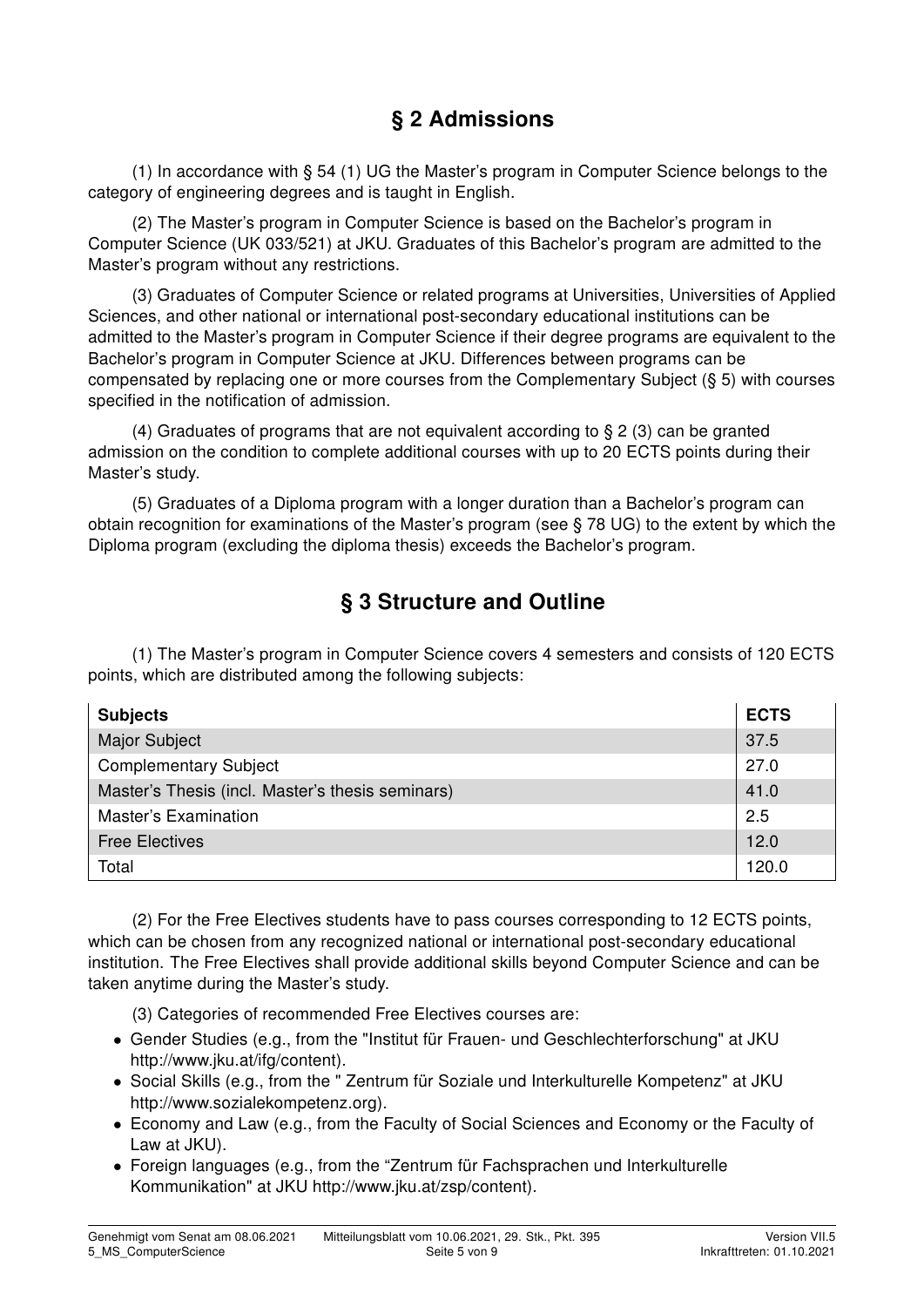• Further Computer-Science-related courses from the Complementary Subject according to § 5.

(4) The recommended study plan is listed in annex 1. This recommendation is based on the requirements of a full-time degree program. However, taking program restrictions into account, the program can also be completed by those who have a flexible work schedule or family care responsibilities: Some courses are also offered remotely and although attendance is usually not mandatory, attendance is recommended. In other courses, attendance is usually mandatory; however, attempts are made to offer multiple courses at alternative times and/or remotely. In regard to exams, there is no guarantee that they can be held remotely or during off-peek hours. Depending on the extent of work flexibility and/or family care responsibilities, a longer period of studies is to be expected.

## § 4 Major Subject

The Major Subject allows students to focus their Master's study by selecting one of the following areas of specialization. All courses of the selected Major Subject have to be completed successfully.

| Code      | <b>Name</b>                      | <b>ECTS</b> |
|-----------|----------------------------------|-------------|
| 921COEN13 | <b>Computational Engineering</b> | 37.5        |
| 921DASI17 | Data Science                     | 37.5        |
| 921INSY13 | Intelligent Information Systems  | 37.5        |
| 921NESE13 | <b>Networks and Security</b>     | 37.5        |
| 921PECO13 | <b>Pervasive Computing</b>       | 37.5        |
| 921SOEN13 | Software Engineering             | 37.5        |

## § 5 Complementary Subject

(1) Students have to complete the following Complementary Subject successfully:

| Code      | <b>Name</b>           |  |
|-----------|-----------------------|--|
| 921COMS13 | Complementary Subject |  |

(2) The Complementary Subject allows students to broaden their technical knowledge in areas other than the selected Major Subject. For the Complementary Subject students have to select courses with a total of 27 ECTS points from the following categories:

a) Courses from the Electives described in the study handbook of JKU (studienhandbuch.jku.at). The Electives consist of General Electives (courses with fixed titles that are offered regularly), Special Topics (courses with changing subtitles that cover contemporary material), and courses in Gender Studies; students are strongly expected to select 3 ECTS points from Gender Studies.

b) Courses (except projects) from the other subjects in § 4 that were not chosen as the Major Subject.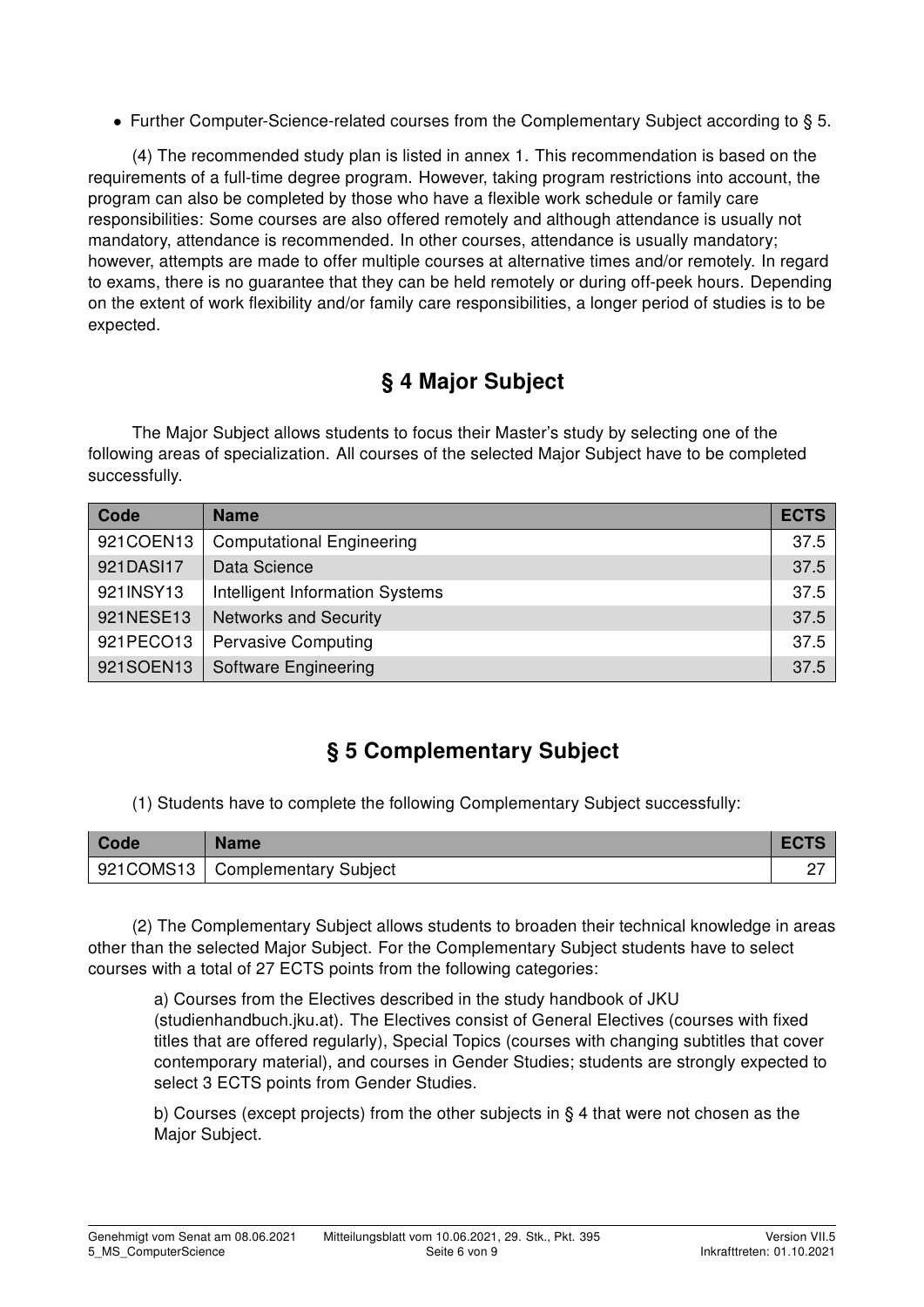(3) Students must select only such courses from the Electives that have not been completed in a Bachelor's program at JKU already.

(4) If courses of the Complementary Subject are replaced by compensation courses as a result of the admission process  $(S_2(3))$  the amount of ECTS points selectable from the Complementary Subject is reduced by the ECTS points of the compensation courses specified in the notification of admission.

### § 6 Courses

(1) The names and the types of all courses of the Major and Complementary subjects, as well as their ECTS points, their duration in hours per week, their codes, their registration requirements, and their admission procedures (in case of limited availability of places) are described in the study handbook of JKU (studienhandbuch.jku.at).

(2) The possible types of courses as well as the examination regulations are described in §§ 13 and 14 of the JKU statute (Section "Studienrecht").

### § 7 Master's Thesis

(1) Students of the Master's program in Computer Science must write a Master's thesis according to § 81 UG and § 36 of the JKU statute (Section "Studienrecht").

(2) The Master's thesis is a written scientific document corresponding to an effort of 25 ECTS points.

(3) The Master's thesis serves as a proof that graduates are able to perform scientific work autonomously and systematically. The topic of the thesis must be taken from the Major or from the Complementary Subject and must permit completion within 6 months.

(4) The Curricular Committee for Computer Science may specify guidelines for the formal structure of a Master's thesis.

(5) In addition to the Master's thesis, students must pass two Master's thesis seminars with 8 ECTS points each.

## § 8 Examination Regulations

(1) The regulations for subject examinations and course examinations are described in the study handbook of JKU.

(2) The Master's program in Computer Science is concluded by a Master's examination.

(3) The Master's examination consists of two parts: The first part is the successful completion of the Major and Complementary Subjects according to §§ 4 and 5.

(4) The second part of the Master's examination is a comprehensive oral exam (worth 2.5 ECTS points) conducted by an examination committee. Prior to being admitted to the Master's examination, students must complete the first part of the Master's examination, the Master's thesis, the Master's thesis seminars, and the Free Electives.

(5) The second part of the Master's examination starts with a presentation and defense of the Master's thesis, followed by an oral exam that covers the contents of the Major and Complementary Subjects. If courses of the Complementary Subject are replaced by compensation courses as a result of the admission process (§ 2 (3)), the examination topics of the Complementary Subject include the contents of the compensation courses.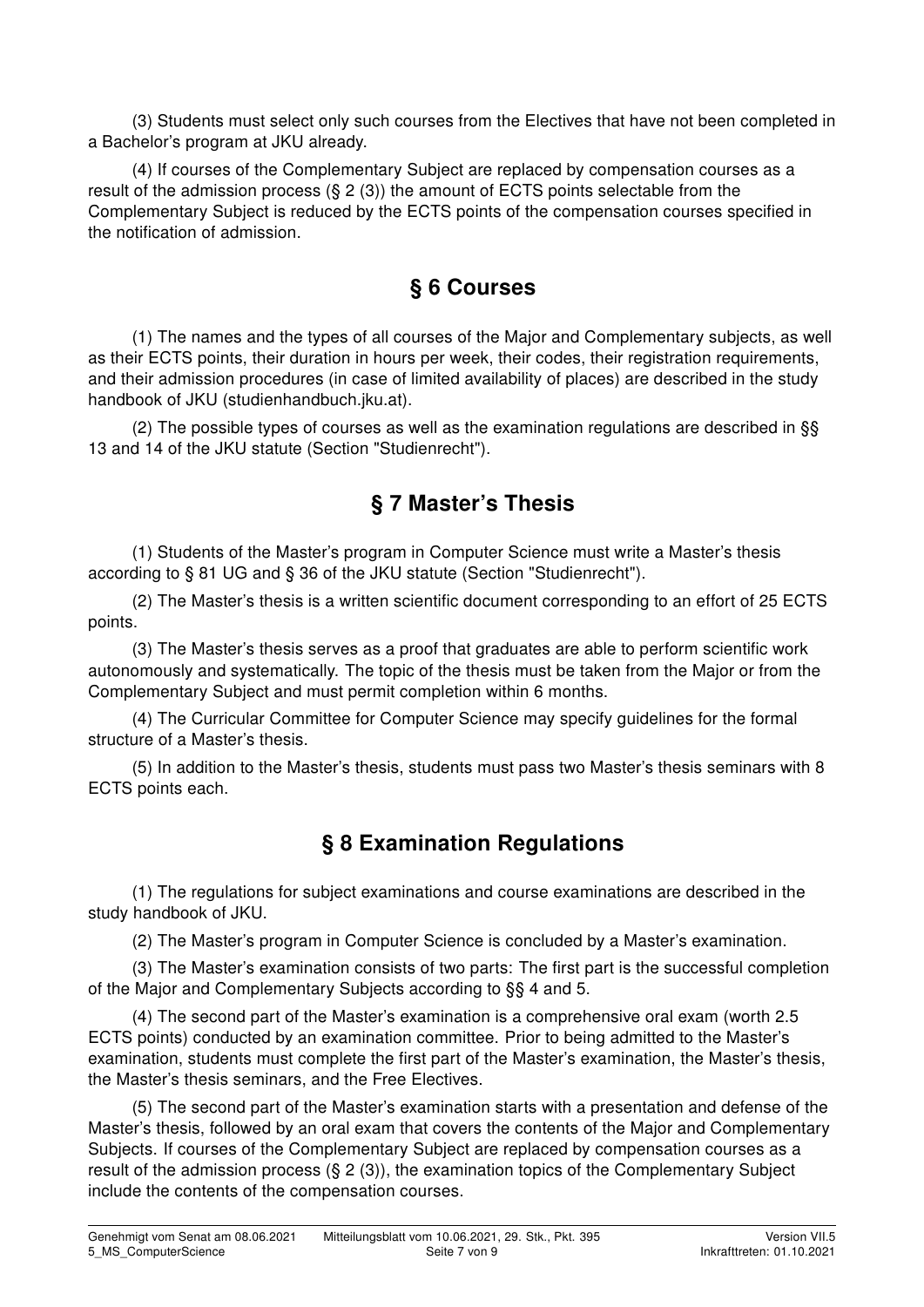(6) The examination committee consists of three members and is formed by the Vice Rector of Academic Affairs. The candidate may submit a proposal for the committee members. In general, the advisor of the Master's thesis is a member of the examination committee. The head of the committee suggests the assessment of the presentation and the defense of the thesis. The other two examiners suggest the assessment of the examinations in the Major and Complementary Subjects, respectively.

### § 9 Academic Degree

(1) Graduates of the Master's program in Computer Science are awarded the academic degree "Diplom-Ingenieurin/Diplom-Ingenieur", abbreviated "Dipl.-Ing.", "Dipl.-Ing. (JKU)", "DI" or "DI (JKU)".

(2) The certificate about the academic degree is issued in German and in English translation.

## § 10 Legal Validity

(1) This Curriculum comes into effect on October 1, 2013.

(2)  $\S$  1 para. 1 and 6, the renaming of the existing paragraphs 6, 7, 8 and 9 in  $\S$  1,  $\S$  2 para. 2, § 4 and the repeal of § 11 as published in the official newsletter of the Johannes Kepler University Linz on May  $24^{th}$ , 2017,  $28^{th}$  piece, item 200 will take effect on October 1st, 2017.

(3) § 2 para. 2, § 5 para. 2 lit. a and § 6 para. 1 as published in the official newsletter of the Johannes Kepler University Linz on May 16<sup>th</sup>, 2018, 20<sup>th</sup> piece, item 192 will take effect on October 1 st, 2018.

(4) § 2 para. 1 as published in the official newsletter of the Johannes Kepler University Linz on June  $24<sup>th</sup>$ , 2019, 33<sup>rd</sup> piece, item 458 will take effect on October 1<sup>st</sup>, 2019.

(5)  $\S$  1,  $\S$  2 para. 2 and  $\S$  3 para. 4 as published in the official newsletter of the Johannes Kepler University Linz on June 10<sup>th</sup>, 2021, 29<sup>th</sup> piece, item 395 will take effect on October 1<sup>st</sup>, 2021.